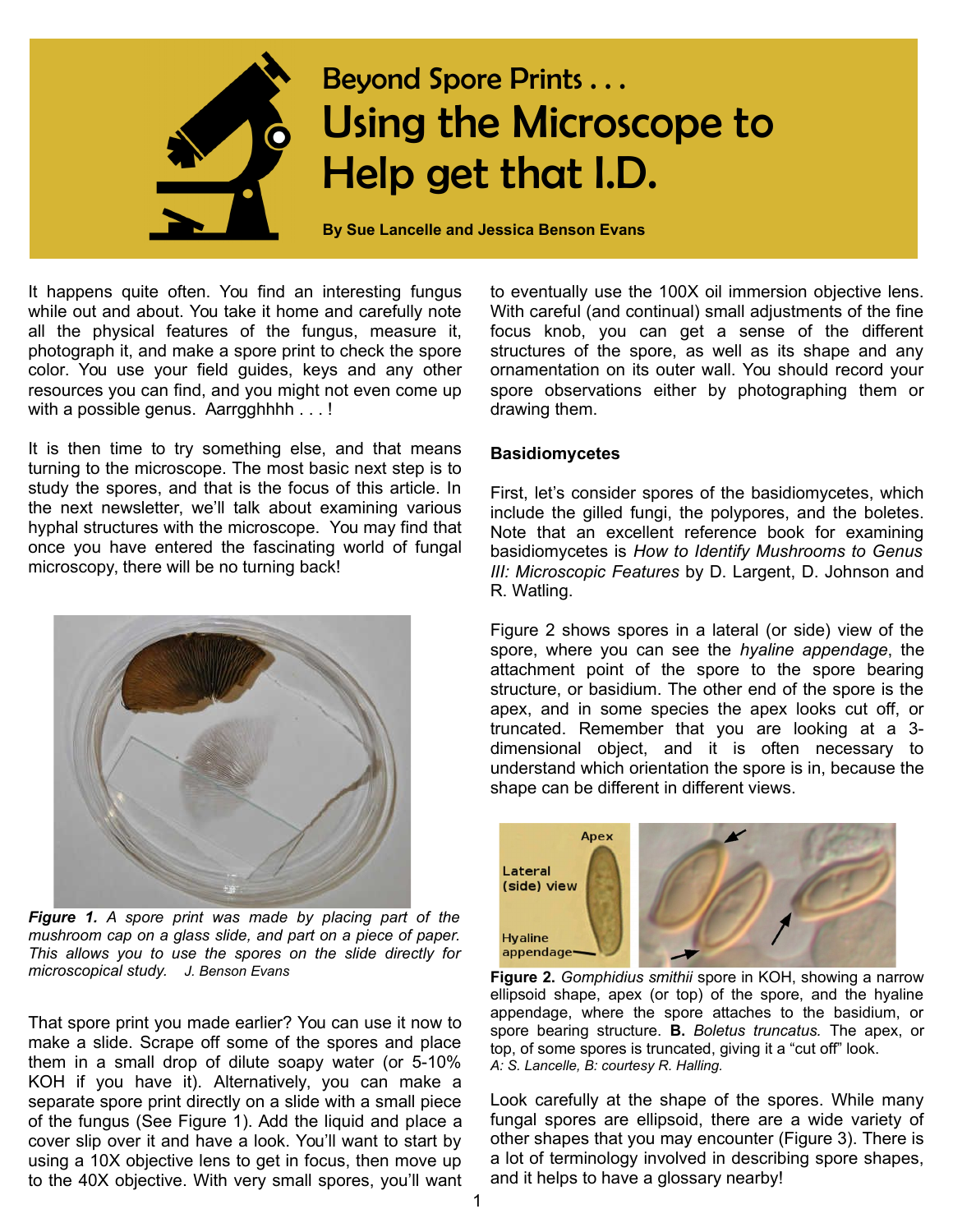

**Figure 3.** A few of the wide variety of spore shapes. **A.** *Tylopilus bulbosus,* subfusiform (narrowly spindle shaped). **B.** *Pholiota limonella,* ellipsoid. **C.** *Nolanea,* cuboidal*.* **D.** *Pouzarella,* polygonal. **E.** *Inocephalus luteus,* cuboidal. **F.** *Entoloma sp.,* angular, 4-6 sided. **G.** *Oudemansiella,* subglobose. *A, C, D, G: courtesy R. Halling; B, E, F: S. Lancelle*

In addition to overall shape, it is important to note if the spores have any ornamentation on their outer walls. It often takes careful adjustments of the fine focus knob, and either closing down the iris diaphragm or using a stain to add some contrast to see spore ornamentation while using a typical light microscope, but with careful observation, you can usually see it. As with spore shape, there is a lot of terminology involved in describing spore ornamentation.

Again, remember that the spore is 3-dimensional, so you have to carefully focus on different planes to see different kinds of details like surface structure. Figure 4 shows a variety of spore ornamentation types, imaged with various techniques. Figures 4 I and J were made by combining stacks of 5 images photographed at different focal levels. The combined images have a very 3 dimensional quality.



**Figure 4.** Spore ornamentation. Some of these are tropical species, but they are excellent examples of the variety of ornamentation that you might see. A. *Lepista nuda.* The surface is minutely rough, and this ornamentation can often only be seen by staining with cotton blue. B. *Austroboletus lacunosus* shows irregular warts and flattened pegs. C. *Strobilomyces floccopus.* Melzer's reagent stains the reticulations brown. D. *Bondarzewia berkeleyi.* Ornamentation is a combination of spikes and reticulations, stained in Melzer's reagent. E. *Russula sp.* Species of *Russula* and *Lactarius* show a range of reticulations on their spores. Stained with Melzer's reagent. F. *Dactylosporina steffenii.* Spiny ornamentation. G. *Boletellus sinapipes.* Ribbed ornamentation. H. *Boletellus ananas.* Ribbed and cross striate. I. *Laccaria amethystina.* Covered with small knobs. This is a stack of 5 images focused at slightly different levels. J. *Lactarius gerardii.* Reticulations as seen in a stack of 5 images. *A-H: courtesy R. Halling. I, J: S. Lancelle*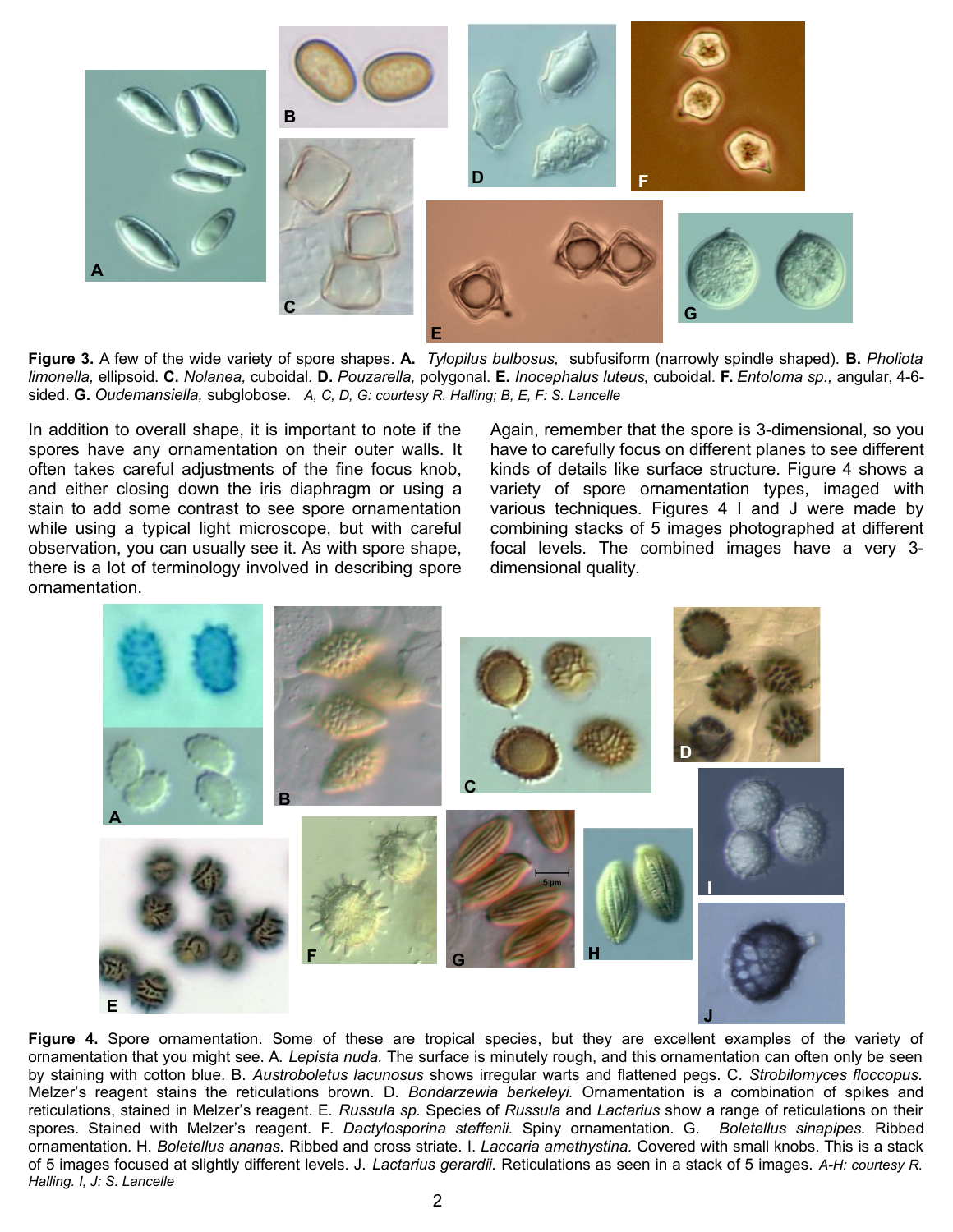## **Spore Measurements**

Now that you've carefully noted the shape and ornamentation of the spores and any staining reactions they show, the next very important step is to measure them. There are two ways to do this. The first requires that you have an ocular measuring scale in an eyepiece of the microscope you are using. You must use a stage micrometer to calibrate what each unit in your ocular scale represents, and this will be different for each magnification you are using. You can line up a spore with the ocular micrometer, and figure out how many units it measures, and then convert these to lengths in micrometers. A spreadsheet is very useful for this.

A second way to measure the spores is to photograph them, and then use measuring software to do the measurements. Many microscope cameras come with software that will do this, and there is also the very powerful (and free!) software available from the NIH called ImageJ.



**Figure 5.** Measuring spores.

When measuring spores, you measure the length without including the hilar appendage (Figure 5). The width is measured at the widest point. If the spores have ornamentation, it is probably best to measure them both with and without the ornamentation, because you might see it reported either way. If the ornamentation is very prominent, it is usually measured and reported separately.

You should try to measure only mature spores, so getting them from a spore print is best. How many should you measure? To some extent, it depends on how much variation you are seeing, and what your sample is like. Sometimes you can only find 10 spores, so that is what you measure. Ideally, you measure at least 30.

Spore measurements are reported in a variety of ways, usually including a range. The simplest way to report it is this: 8-10 x 4-6 μm. This represents the range of lengths and widths that you measured, excluding the very extremes. There are other more complicated ways to report the measurements, but this is a good way to start.

## **Ascomycetes**

Ascomycetes differ from basidiomycetes in that they carry their spores in a structure called an ascus (plural: asci). They include the "cup fungi" that are often very tiny, for example, many people are familiar with *Bisporella citrina,* the yellow fairy cup. Larger common ascomycetes include *Galiella rufa,* the "rubber cup." But ascomycetes also include fungi such as morels and truffles.

Although microscopy can be a bit challenging, often spore details are the only way to make definitive species identifications. Many of the ascomycetes carry eight spores within their asci, but others offer varying numbers of ascospores; the number, size, and features of the spores are all key determinants to getting ascomycetes to genus and sometimes species. Spore measurements are carried out the same way they are for the basidiomycetes.

When preparing slides, you can sometimes use a very sharp razor to section a small portion of the specimen and place it in soapy water or KOH (Figure 6). Otherwise, the entire specimen (if less than one millimeter in diameter) can be placed onto the slide in liquid and the cover slip placed over it. Then, using a soft item such as the eraser of a pencil, press down carefully onto the top of the cover slip, taking care not to break the delicate glass. This creates what is called a "squash mount," which forces the specimen into pieces and allows you to see the asci, which might otherwise have been obscured (Figures 7 and 8).



**Figure 6.** Fresh section of *Morchella* sp., a morel. **A.** Spores within ascus. **B.** Spores released from ascus. *J. Benson Evans*